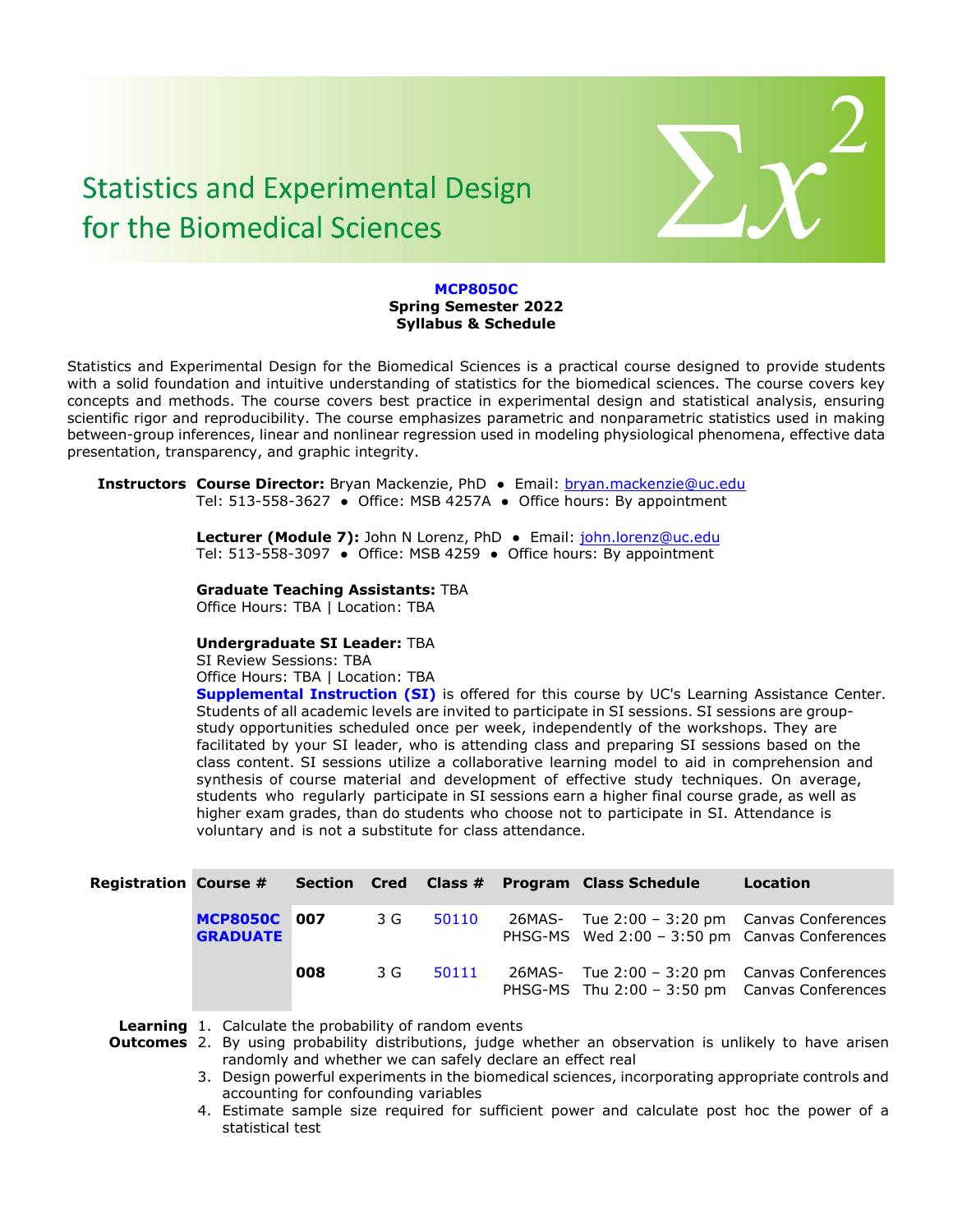- 5. Identify the factors and levels in a multifactorial experimental design, and define the family of comparisons of interest in any experiment
- 6. Collect, organize, summarize, analyze, and communicate data honestly and effectively
- 7. Make inferences (reach conclusions) about the population(s) when only sample data are known 8. Select and execute the most appropriate statistical test to make inferences from available data,

frame the null hypothesis, and declare the significance of the effect if one exists Fit observed data by an appropriate linear or nonlinear function in order to describe physiological phenomena

**Assessment** Assessment in this course comprises both formative and summative assessment, intended to provide a holistic view of how well the student is assimilating and synthesizing information, developing both a theoretical and practical understanding of experimental design, statistical analysis and interpretation, and developing critical skills. Formative assessment offers the student continuous feedback and guidance. Summative assessment provides the course director with a means of evaluating knowledge gained and proficiency achieved by the student.

| <b>Assessment</b>               | <b>Details</b>                              | type                   | Assessment Graded/Contribution to<br>overall course grade* |
|---------------------------------|---------------------------------------------|------------------------|------------------------------------------------------------|
| Class Discussion                | Class participation $1$                     | Formative              | Required, nongraded                                        |
| Workshops                       | Class participation $1$                     | Formative              | Required, nongraded                                        |
| Office Hours/SI Review Sessions | See Canvas                                  | Formative              | Not required, nongraded                                    |
| Assignments <sup>2</sup>        | See Canvas                                  | Formative              |                                                            |
| Pop Quizzes                     | During lecture                              | Formative              | Graded (15%)                                               |
| Midterm Exam                    | Multiple-choice test Summative <sup>3</sup> |                        | Graded (25%)                                               |
| Final Exam Part I               | Multiple-choice test Summative <sup>3</sup> |                        | Graded (30%)                                               |
| Final Exam Part II              | Practical                                   | Summative <sup>3</sup> | Graded (30%)                                               |

<sup>1</sup>Required participation includes (1) participating in class discussions on recitation days and (2) presenting solutions to problems given in the weekly workshops. For Workshop 12, students will work within small groups to present a critique of the experimental design, statistical methods and reporting in a published paper, and then submit individually a written critique.

<sup>2</sup>Assignments will be administered via Canvas. Your assignment must be submitted in Canvas. Late submissions will not be awarded credit.

<sup>3</sup>Summative assessments will not be made available to the student for review after the exam.

**Grading** Grades will be assigned as follows, with no adjustment for the distribution of scores.

| $A = 90.0\% - 100\%$  | $B + 82.0\% - 84.9\%$ | $B - 74.0\% - 76.9\%$ | $C^*$ 67.0%-69.9%        |
|-----------------------|-----------------------|-----------------------|--------------------------|
| $A - 85.0\% - 89.9\%$ | $B$ 77.0%-81.9%       | $C + 70.0\% - 73.9\%$ | <b>Fail</b> Below 67.00% |

**\*NB:** To obtain a passing grade of C or better, you must earn from the three formal examinations (midterm, final part I, final part II) an aggregate score that is equivalent to a satisfactory grade, i.e. 67%. Even if your total score for the course (including regular assignments and any make-up assignments) is  $\geq 67\%$ , if your aggregate score for the formal examinations is  $\lt 67\%$ , you will receive an F grade.

**Attendance** Attendance (whether online or in-person optional) is required

- **Auditing** Auditing requires advance permission of the Course Director
- **Web Page** <http://med.uc.edu/systemsbiology/studycourse/statistics> or <http://med.uc.edu/msinphysiology/curriculum/statistics-and-experimental-design>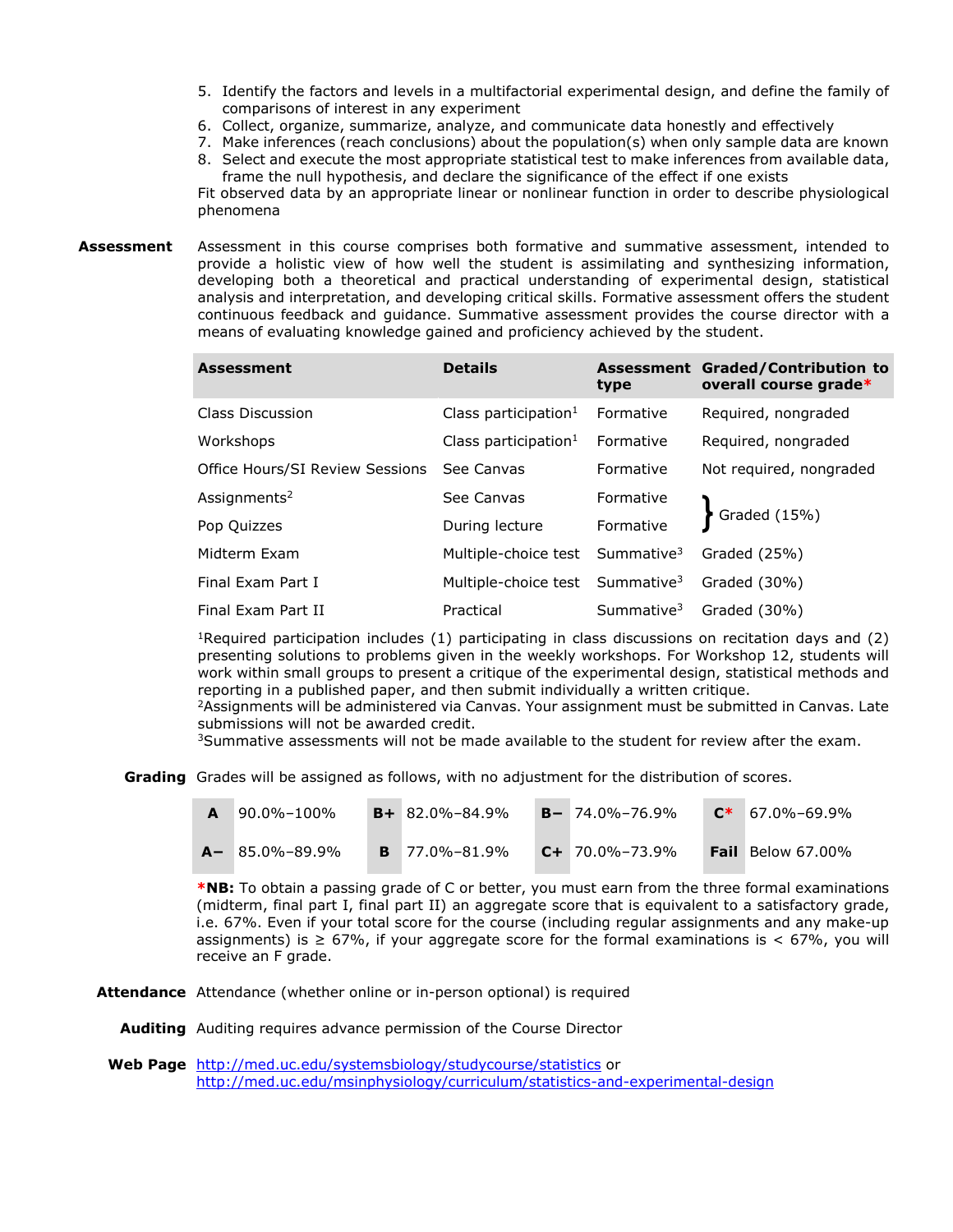**Canvas &** Announcements and messages sent via Canvas or via UC email will be considered sufficient notice. **Email Policy** It is your responsibility to check notification settings in your Canvas account to ensure that you receive announcements. You should not communicate with instructors from a non-UC email account—any such communication will be ignored.

**Workshop,**  You must obtain an appropriate statistical software or be **Practical** able to access it remotely. SigmaPlot v14 is the **Exam, and** recommended software package for use in this course. **Required**  (Under exceptional circumstances, you may use an **Software** alternative software package, see below\*.)



# **Your options for purchasing or remotely accessing SigmaPlot v14:**

- 1. Purchase a UC site-licensed copy of SigmaPlot for \$76 (2021–22), or \$38 beginning January 2, 2022. The license expires June 30, 2022. Visit IT@UC ResNet Software Store at [https://secure.touchnet.net/C21575\\_ustores/web/product\\_detail.jsp?PRODUCTID=757&SIN](https://secure.touchnet.net/C21575_ustores/web/product_detail.jsp?PRODUCTID=757&SINGLESTORE=true) [GLESTORE=true](https://secure.touchnet.net/C21575_ustores/web/product_detail.jsp?PRODUCTID=757&SINGLESTORE=true)
- 2. Purchase your own personal Student License directly from Systat software. You can purchase a one-year or two-year license for \$100/year at <https://systatsoftware.com/products/sigmaplot/sigmaplot-student-licenses/>
- 3. Access SigmaPlot remotely at UC's VirtualLab: You can connect to UC's VirtualLab and remotely use SigmaPlot on a UC computer. Be advised that VirtualLab is subject to concurrentuser capacity limits. (i) Save the SigmaPlot data files that you will need on your UC OneDrive; (ii) Go to [https://mydesk.uc.edu](https://mydesk.uc.edu/) and log in (you do not need to install the client); (iii) Click on the "Student Desktops" icon; (iv) Log in to OneDrive; (v) You will find the SigmaPlot icon on the desktop (after logging in, wait a few seconds before launching SigmaPlot); (vi) Be sure to save your analyses, and export reports or figures (e.g. as jpeg), to your OneDrive.
- 4. Using a mac: SigmaPlot runs on the Windows OS. To run SigmaPlot on your mac you will have to either (i) use a Windows compatibility layer (e.g. CrossOver Mac) in which you run SigmaPlot, or (ii) partition your disk (using Bootcamp) and install Windows on that partition. More information: <https://systatsoftware.com/products/sigmaplot/run-sp-on-a-mac/>

## **\*Using an alternative statistical software package:**

Minitab, SAS, SPSS, and SYSTAT input data formats are supported in SigmaPlot. You may elect to use an alternative statistical software package (e.g. Minitab, Prism, R environment, SAS, SPSS, SYSTAT) instead of SigmaPlot. Should you choose to do so you acknowledge the following: (1) no provision will be made to ensure that data files are compatible, (2) you are responsible for any reformatting or reorganization of data that may be required, (3) following along at the workshop may be difficult; and (4) no troubleshooting or instruction will be provided for alternative software. Can you guess, I do not recommend this option? But it's a free world.

**Textbooks** Reference to textbooks and online eTexts is strongly recommended as you study for this course. Each module lists/links additional reading material. Some recommended eTexts are linked from the Blackboard class under Web Resources → eTexts and Applets. Recommended textbooks include:



Philip Rowe (2016) *Essential Statistics for the Pharmaceutical Sciences*, 2e, Wiley, Chichester ISBN: 9781118913383 (cloth) ISBN: 9781118913390 (paperback) ISBN: 9781119109075 (e-book) Free online access (on-campus or connected to UC via VPN): <http://onlinelibrary.wiley.com/book/10.1002/9781119109075>

A very accessible, easy-to-read textbook *Essential Statistics* will help you gain a solid understanding of statistics and good practice. Rowe walks the reader through the most common statistical tests and is careful to point out the many pitfalls that researchers can encounter.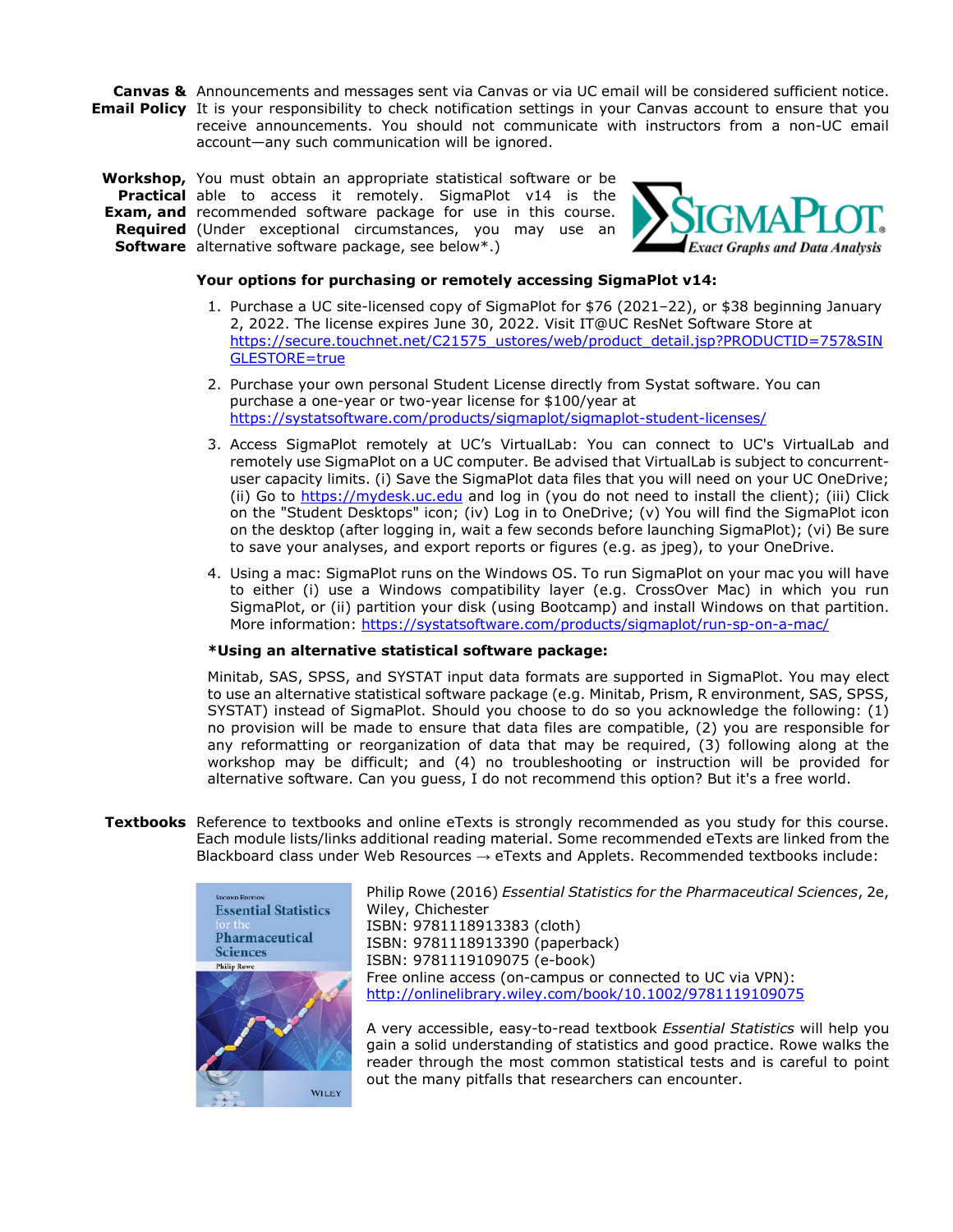

Robert Riffenburgh (2013) *Statistics in Medicine*, 3e, Academic Press/Elsevier, San Diego ISBN: 9780123848642 (hardback) ISBN: 9780123848659 (e-book) Free online access (on-campus or connected to UC via VPN): <http://www.sciencedirect.com/science/book/9780123848642>

A thorough and comprehensive statistics manual for biomedical and clinical research, *Statistics in Medicine* will also serve as an excellent reference for many of the tests that are beyond the scope of this course.

- **Special**  If you have any special needs related to your participation in this course, including identified visual **Needs Policy** impairment, hearing impairment, physical impairment, communication disorder, and/or specific learning disability that may influence your performance in this course, you should meet with the instructor to arrange for reasonable provisions to ensure an equitable opportunity to meet all the requirements of this course. At the discretion of the instructor, some accommodations may require prior approval by Disability Services.
	- **Academic**  The University Rules, including the Student Code of Conduct, and other documented policies of the **Integrity**  department, college, and university related to academic integrity will be enforced. Any violation of **Policy** these regulations, including acts of plagiarism or cheating, will be dealt with on an individual basis according to the severity of the misconduct.
	- **Counseling**  Students have access to counseling and mental health care through the University Health Services **Services** (UHS), which can provide both psychotherapy and psychiatric services. In addition, Counseling and Psychological Services (CAPS) can provide professional counseling upon request; students may receive five free counseling sessions through CAPS without insurance. Students are encouraged to seek assistance for anxiety, depression, trauma/assault, adjustment to college life, interpersonal/relational difficulty, sexuality, family conflict, grief and loss, disordered eating and body image, alcohol and substance abuse, anger management, identity development and issues related to diversity, concerns associated with sexual orientation and spirituality concerns, as well as any other issue of concerns. After hours, students may call UHS at 513-556-2564 or CAPS Cares at 513-556-0648. For urgent physician consultation after hours, students may call 513-584-7777.
		- **Title IX** Title IX is a federal civil rights law that prohibits discrimination on the basis of your actual or perceived sex, gender, gender identity, gender expression, or sexual orientation. Title IX also covers sexual violence, dating or domestic violence, and stalking. If you disclose a Title IX issue to me, the course director, I am required to forward that information to the Title IX Office. They will follow up with you about how the University can take steps to address the impact on you and the community and make you aware of your rights and resources. Their priority is to make sure you are safe and successful here. You are not required to talk with the Title IX Office. If you would like to make a report of sex or gender-based discrimination, harassment or violence, or if you would like to know more about your rights and resources on campus, you can consult the website www.uc.edu/titleix or contact the office at 513-556-3349.

**Course** The course comprises a weekly lecture (Tuesdays 2:00 – 3:20 pm) followed by a weekly workshop **Format**  (you will attend *either* Wednesdays 2:00 – 3:50 pm *or* Thursdays 2:00 – 3:50 pm).

- Module 1 Introduction to Statistics I: Basic Concepts; Probability and Distributions
- Module 2 Introduction to Statistics II: Descriptive Statistics; Hypothesis Testing
- Module 3 Between-Group Inferences I: Student's *t* Tests (One-Sample, Two-Sample, Paired)
- Module 4 Between-Group Inferences II: Nonparametric Testing (Rank-Sum Test, Signed-Rank Test, and Sign Test)
- Module 5 Between-Group Inferences III: Chi-Square Test, Fisher's Exact Test, and Analysis of Frequencies; Odds Ratios and Relative Risk; ROC Analysis